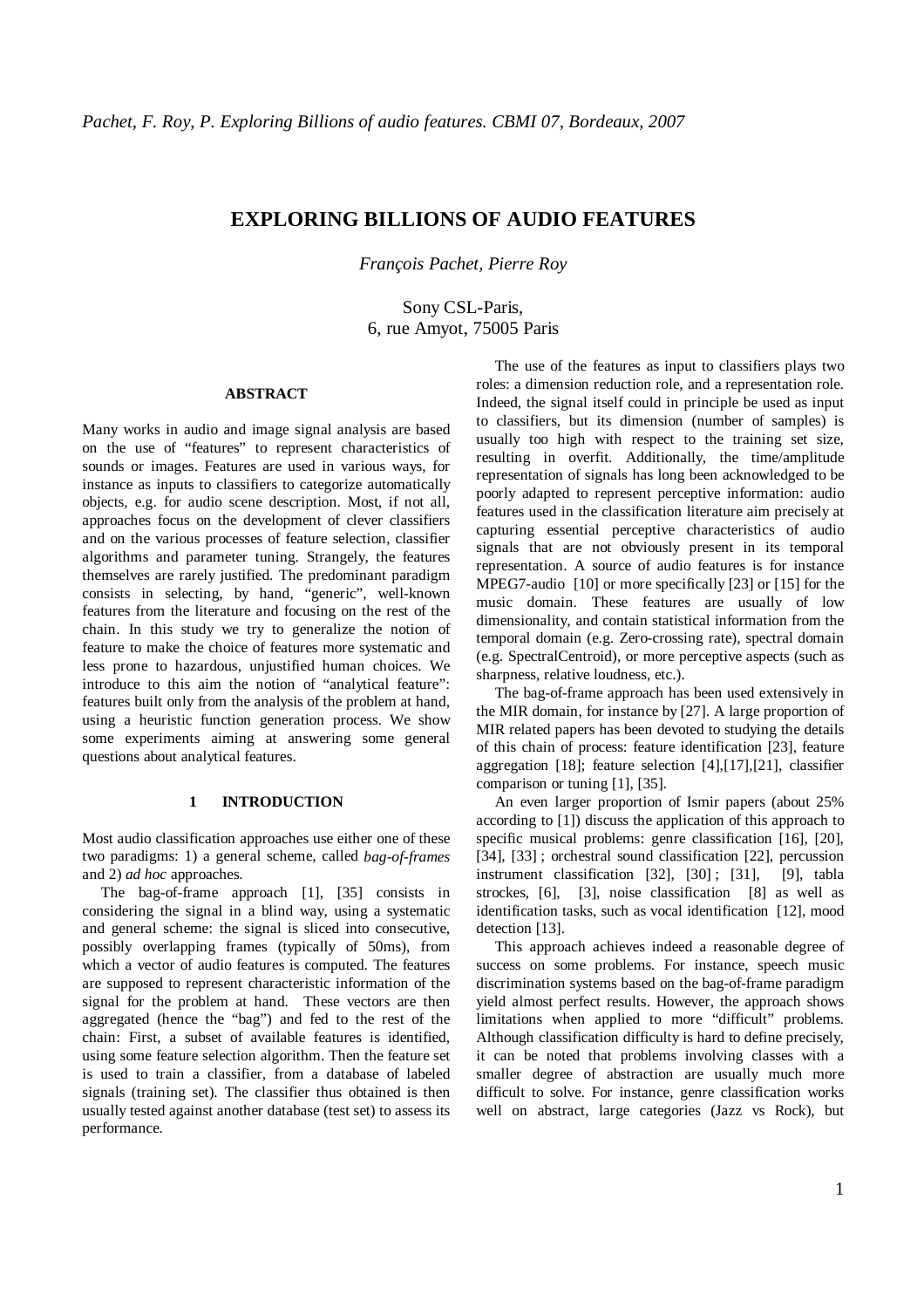performance degrades for more precise classes (e.g. Be-bop versus Hard-bop).

In these cases, the natural tendency is usually to look for *ad hoc* approaches, which aim at extracting "manually" from the signal the characteristics most appropriate for the problem at hand, and exploit them accordingly. This can be done either by defining ad hoc features, integrated in the bag-of-frame approach (e.g. the 4-Hertz modulation energy used in some speech/music classifiers, [27], or by defining completely different schemes for classifying, e.g. the analysis-by-synthesis approach designed for drum sound classification [38], and further developed by [37] and [26].

One of the possible reasons for the limitation of the bagof-frame approach is that the generic features used, such as the Mpeg-7 feature set, do not always capture the relevant perceptive characteristics of the signals to be classified. Some classifier algorithms, such as kernel methods [28] including Support Vector Machines [2], [29], do try to transform the feature space with the aim of improving inter-class separability. However, the increasing sophistication of feature selection or classifier algorithms cannot compensate for any lack of information in the initial features set.

Although ad hoc approaches may indeed reach interesting performance, they are rarely reusable: ad hoc features are, by definition specific to a problem. Consequently the scientific contribution (and epistemological status) of reports of ad hoc approaches is debatable.

In this work we try to extend the range of applications for which the general bag-of-frame approach gives satisfactory results, by proposing a mechanism that invents specific ad hoc features in an automatic way. We claim that these features can improve the performance of classifiers, independently of the details of the classification chain.

To find better features than the generic ones, one can find inspiration in the way human experts actually invent ad hoc features. The papers quoted above use a number of tricks and techniques to this aim, combined with intuitions and musical knowledge, in trial-and-error loops. For instance, one can use some front-end system to normalize a signal, or pass it through some filter, add pre or postprocessing to isolate the (hopefully) most salient characteristics of the signal.

We propose here to automate a process of feature invention, with an algorithm which explores quickly a very large space of ad hoc functions. The functions are built by composing together - in the sense of functional composition - elementary operators. We call these functions analytical because they are described by an explicit composition of functions, by opposition to other forms of signal reduction, such as arbitrary computer programs.

This paper is structured as follows: In Section 2 we briefly introduce the EDS system, designed to create automatically and explore large sets of analytical features. Section 3 is devoted to the description of concrete experiments to assess the interestingness of analytical features, with regards to "generic" ones. These experiments can be seen as preliminary investigations of a feature space of billions (of billions) of features.

### **2 CREATION OF ANALYTICAL FEATURES: THE EDS SYSTEM**

EDS – Extractor Discovery System – is a project – and a system – developed in the Sony CSL laboratory in Paris [39], [40], whose aim is to study experimentally the notion of analytical feature for audio signal processing applications.

EDS is able to explore efficiently the space of analytical features for arbitrary supervised audio classification problem. A problem is determined by a database of audio samples labeled (usually by hand) with a finite set of classes. The exploration of the space of analytical features is based on various function creation methods from a set of basic operators, considered as elementary. These two aspects are described in the following sections.

### **2.1 A library of elementary operators**

The choice of elementary operators is of course arbitrary. These operators were selected so as to allow the creation of functions with a "reasonable" degree of abstraction, i.e. represent salient perceptive characteristics of the sounds with a relatively small number of operators (about 10, see below), while still allowing the possibility of exploring unknown, and possibly relevant functions. These operators are either basic mathematical operations (e.g. multiplication of a signal by a scalar, absolute value, max, etc.) or basic signal processing operators such as Fourier transforms, filters, *Db*, *root-mean-square*, and spectral operators like *spectralCentroid*, *spectralSkewness*, etc. This library also includes more specifically musical operators such as *Pitch* or *Ltas*. This list can of course be modified by the user. For the sake of reproducibility, we describe in this paper results obtained with the 76 basic operators listed in Annex 1.

The space of analytical features obtained by composition of basic operators is in principle infinite. One can however estimate the number of reachable functions by limiting the number of basic operators used in the expression of a function. With 5 operators maximum, the size of the feature space (with the basic operators of Annex 1) is approximately  $2,5.10^9$ . In practice, we explore functions with at most 10 operators, which represents a space of  $5.10^{20}$  functions (hence the title of this paper). These sizes estimates were obtained through an exhaustive enumeration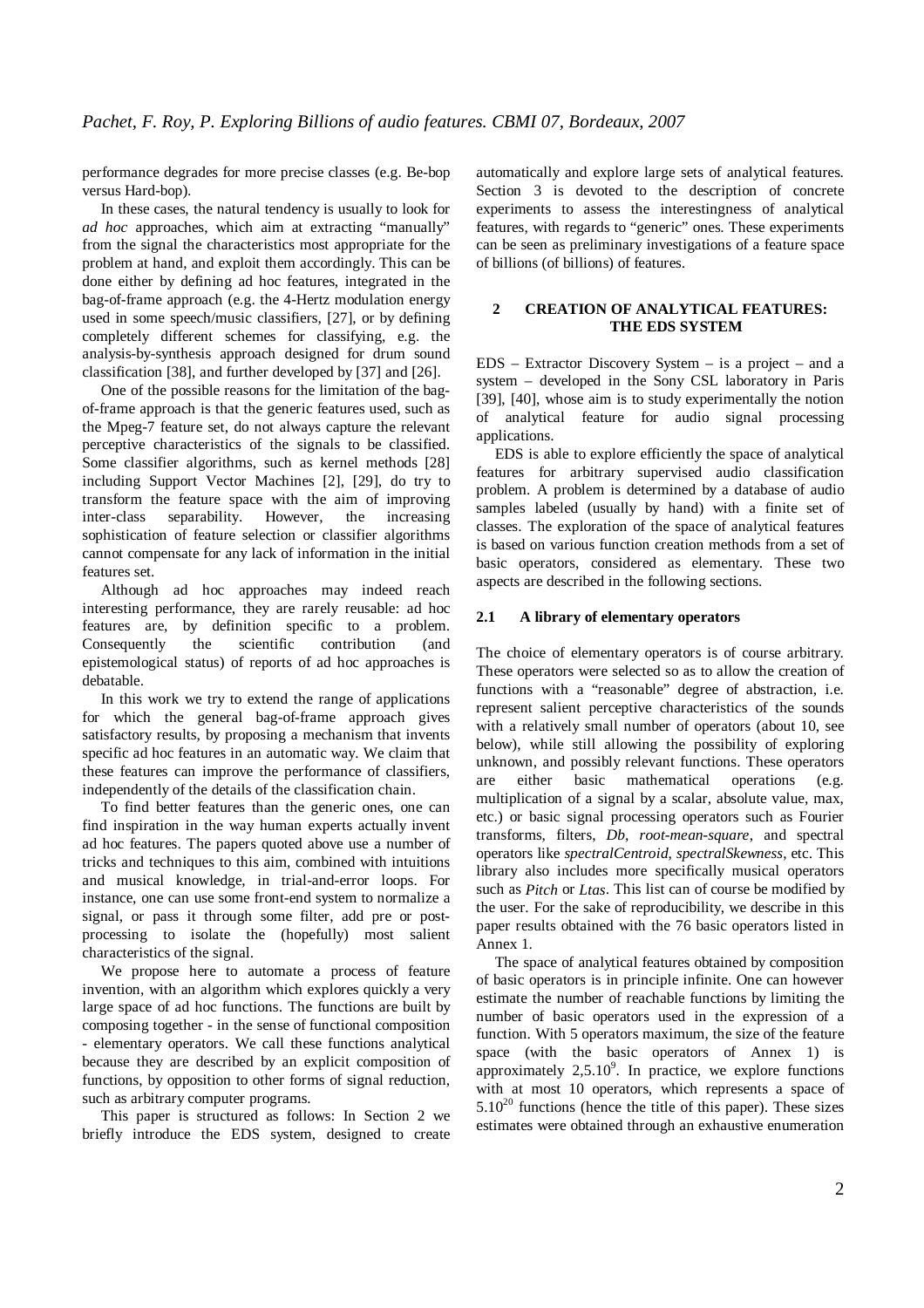of all syntactically correct functions, and by discretizing scalar parameters (for instance we considered only 10 values for filter cut-off frequencies, etc.). We can observe that the number of functions grows exponentially with the number of operators used. Here are some typical examples of functions generated by EDS:

```
(A) Mean(Mfcc(Differentiation(x),5))
(B) Median(Rms(Split(Normalize(x),32)))
```
The first function (A) computes the average of the 5 first cepstral coefficients of the derivative of the signal (represented by  $x$ ). The second one (B) computes the mean value (*Median*) of the energy (*Rms*) of successive frames (*split*) of 32 samples long in the normalized signal.

Feature creation is controlled by two mechanisms: typing and heuristics.

# *2.1.1 Typing*

Each basic operator is typed according to the physical dimensions of its arguments. These types are used to avoid the construction of syntactically meaningless features. For instance, the Fft operator kaes as input something with a "time/amplitude" type, and its output type is frequency/amplitude. EDS can therefore generate  $Fft(HpFilter(x))$ , but not, e.g.,  $Fft(max(x))$ .

### *2.1.2 Heuristics*

These heuristics allow the system to further avoid exploring certain functions by evaluating them prior to the computation of their fitness. For instance, a heuristics states that it is usually unnecessary to consider functions with many times the same operator in a row, such as *fft(fft(fft(fft(x))))*.

In practice, adding a new basic operator to our library amounts to define 1) corresponding typing rules and 2) heuristics to control the use of this operator. There are other design issues related to adding operators, which are not covered in this paper (see rather Pachet & Zils Ismir04).

### **2.2 Creating analytical features**

The creation of analytical features by composing elementary operators is based on genetic programming search [11]. The main steps of this search are the following:

- 1. Construction of an initial population of analytical features, by random compositions of operators.
- 2. Evaluation of features. This evaluation consists in computing the function on all the signals of the training database and compare these results with the labels. The correlation between these two series produces a *fitness* for the function. The computation of this correlation is described in Section 2.3.

3. Iteration of the process. The next population is built from the best features found in the current population, to which are added new features obtained using various genetic transforms of the current features.

The genetic transforms of step 3 are the following:

### *2.2.1 Substitution*

Substitution consists in replacing one of the operators of the feature by another one, of compatible type. For instance:

(A') *Max(Mfcc(Differentiation(x),5))*

is a substitution (*Max* replaces *Mean*) of (A)

### *2.2.2 Cloning*

Cloning is a special case of substitution which consists in copying a feature but changing its numerical parameters, e.g.:

(B') *Median(Rms(Split(Normalize(x),64)))*

is a clone of (B). Values of these parameters are chosen in a "reasonable" interval of values, which depends on the operator and the sampling rate.

# *2.2.3 Mutation*

Mutation is an extension of substitution to sub expressions appearing in the definition of a feature, which satisfies the typing rules:

(A") *Mean(Chroma(Normalize(x)))*

is a mutation de (A) in which the sub expression *Chroma (Normalize(x))* replaces *Mfcc (Differentiation (x),5)*.

### *2.2.4 Crossover*

Crossover consists in combining two features to create a new one while satisfying the typing rules. For instance:

(C) *Mean(Rms(Split(Normalize(x),32)))*

(C') *Median(Rms(Split(Differentiation(x)))*

(C) and (C') are crossovers between (A) and (B).

### *2.2.5 Addition*

Addition consists in adding an operator to the root of a feature:

(B") *Abs(Median(Rms(Split(Normalize(x),32))))* is an addition of (B).

#### **2.3 Evaluation of individual features**

To evaluate features, we need a computable criterion which measures the quality of a feature, i.e. its capacity to distinguish elements of different classes (in the case of a classification problem) or to approximate a target function (in the case of a regression problem).

In the case of classification, the *Fischer Discriminant Ratio* [5] is often used because it is simple to compute and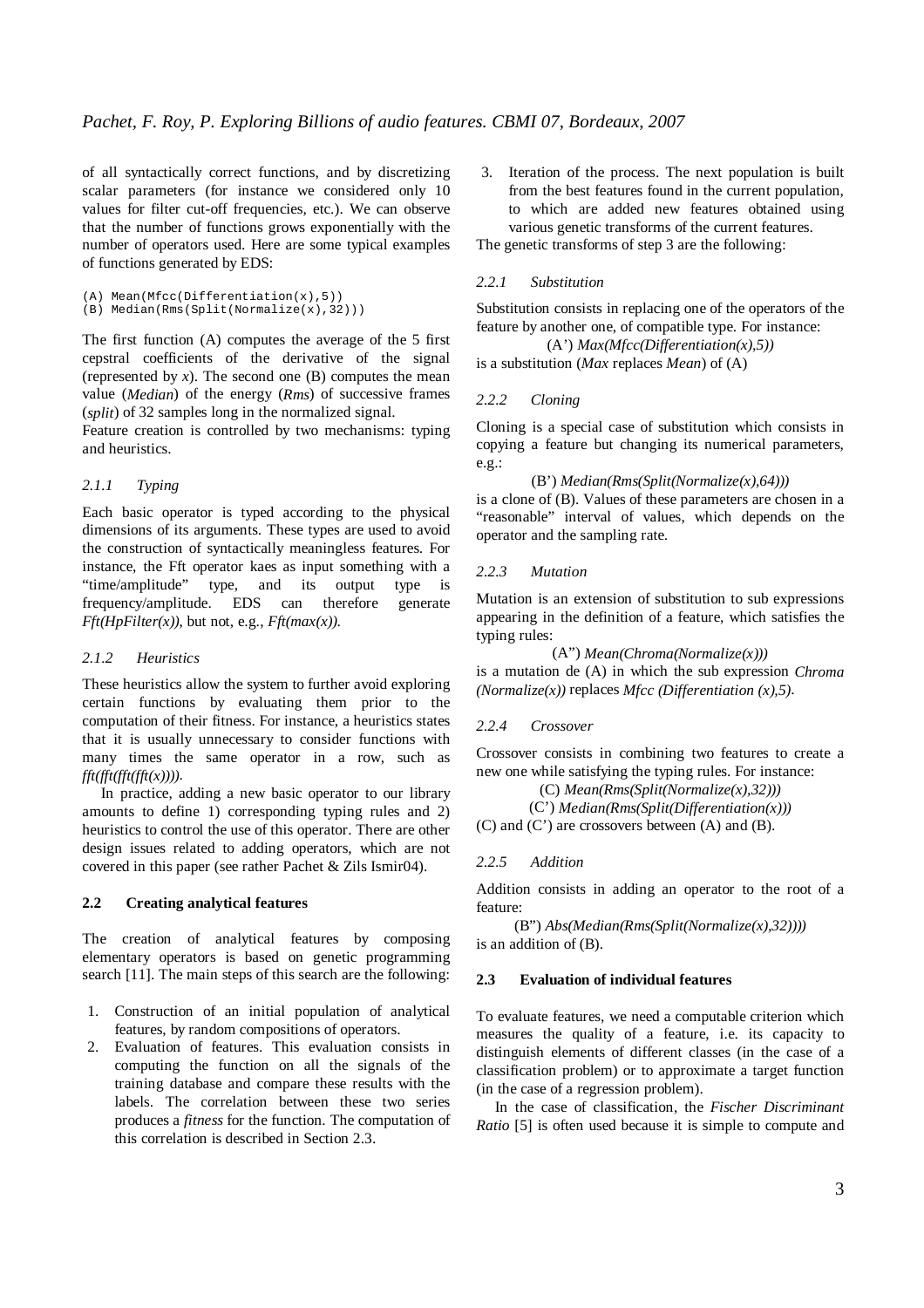reliable for binary problems (two classes). However it is notoriously inadapted to multi-class problems, in particular for non-convex distributions of data.

To improve the evaluation of features, we rather chose to implement an "embedded approach" (Blum and Langley, 1997) to feature selection, by which features are evaluated using a classifier built on-the-fly during the feature search process. The fitness of the feature is then defined as the performance of a classifier built with this unique feature (or more precisely its F-measure, [24]) trained on the training database. This measure yields better performance than the Fischer criteria on multi-class problems as the ones addressed in this paper.

In the case of a regression problem, sound samples are labeled with a real number rather than a class. These numbers are for instance the values of a target function one wants to approximate. The goal is to find features that allow to compute values that approximate this target function for new audio samples.

The most widely used criterion to assess a feature's performance is Pearson's Correlation, which we use for the regression problems presented here.

# **2.4 The space of analytical features**

In this paper, we raise three questions about the nature of the analytical feature space:

- 1. Can analytical features capture information that generic features cannot?
- 2. Can all "perceptive" features be approximated by analytical features?
- 3. Can analytical features actually improve supervised classification tasks?

The sections below address these three questions through various experiments in the audio domain. To this aim, we consider a set of "generic features", taken from the literature. This set is of course arbitrary, but is used here only as a means to compare analytical features empirically. The features of this reference set are listed in 8.2. In our experiments, we systematically compare the performance classifiers built with analytical features, with classifiers built with the generic feature set.

In order to assess the efficiency of analytical features, we compare them to results obtained with a "reference feature set", whose complete list is given in Annex 3. This reference set includes general features commonly used in audio signal classification tasks, and well defined mathematically. The list includes notably the Mpeg-7 audio list, as well as several others, such as *Chroma*, often used for music analysis [7].

We systematically evaluate the performance of two classifiers: one built with the reference set, the other built

with the analytical features found by EDS with the set of basic operators in 8.1. We follow the standard scheme in supervised classification: classifiers are systematically tested with samples that were not used either to create analytical features, or to train them. Moreover, we use 10 fold cross-validation wherever possible.

#### **2.5 Choosing the classifiers**

There is a huge literature concerning supervized learning algorithms [36], as well as many implementations of these algorithms, with no clear winner in the general case. In the aim of demonstrating the advantages of analytical features, we have conducted our experiments with various classifiers, to avoid biases (SVM, kNN, J48, neural networks). For the sake of clarity we report here only the results with Support Vector Machines (SVM) [29], which turned out to best and most stable of the algorithms we tried. We used SVM in the implementation of the Weka library (http://www.cs.waikato.ac.nz/ml/weka) with the default parameters, in particular the polynomial kernel.

We used EDS in a fully automated way for the creation and selection of analytical features. For each problem, we ran the genetic search until no improvements were found in feature fitness. The next section describes the feature selection process.

#### **2.6 Feature Selection**

To compare the two approaches (general versus analytical features) in a fair manner, it is important to train classifiers on spaces with identical dimension.

The set of all reference features (cf. Annex 2) has a dimension of 100. For each problem we explore a very large feature set (see below) from which we select feature sets of dimension less than or equal to 100. More precisely we present results obtained for various sizes of feature sets (from 1 to 100). As we will now see, EDS finds not only better analytical features but also feature sets of lesser dimension.

### 3 **QUESTION #1: CAN ANALYTICAL FEATURES CAPTURE INFORMATION THAT GENERIC FEATURES CANNOT?**

This question can be answered quite simply by considering a somewhat artificial problem, built to show the limitation of generic features.

The problem we consider (already briefly sketched in [19]) consists in detecting a sinus waveform in a given frequency range (say 0-1000Hz) mixed with a powerful colored noise in another frequency range (1000-2000Hz). Since the colored noise is the most predominant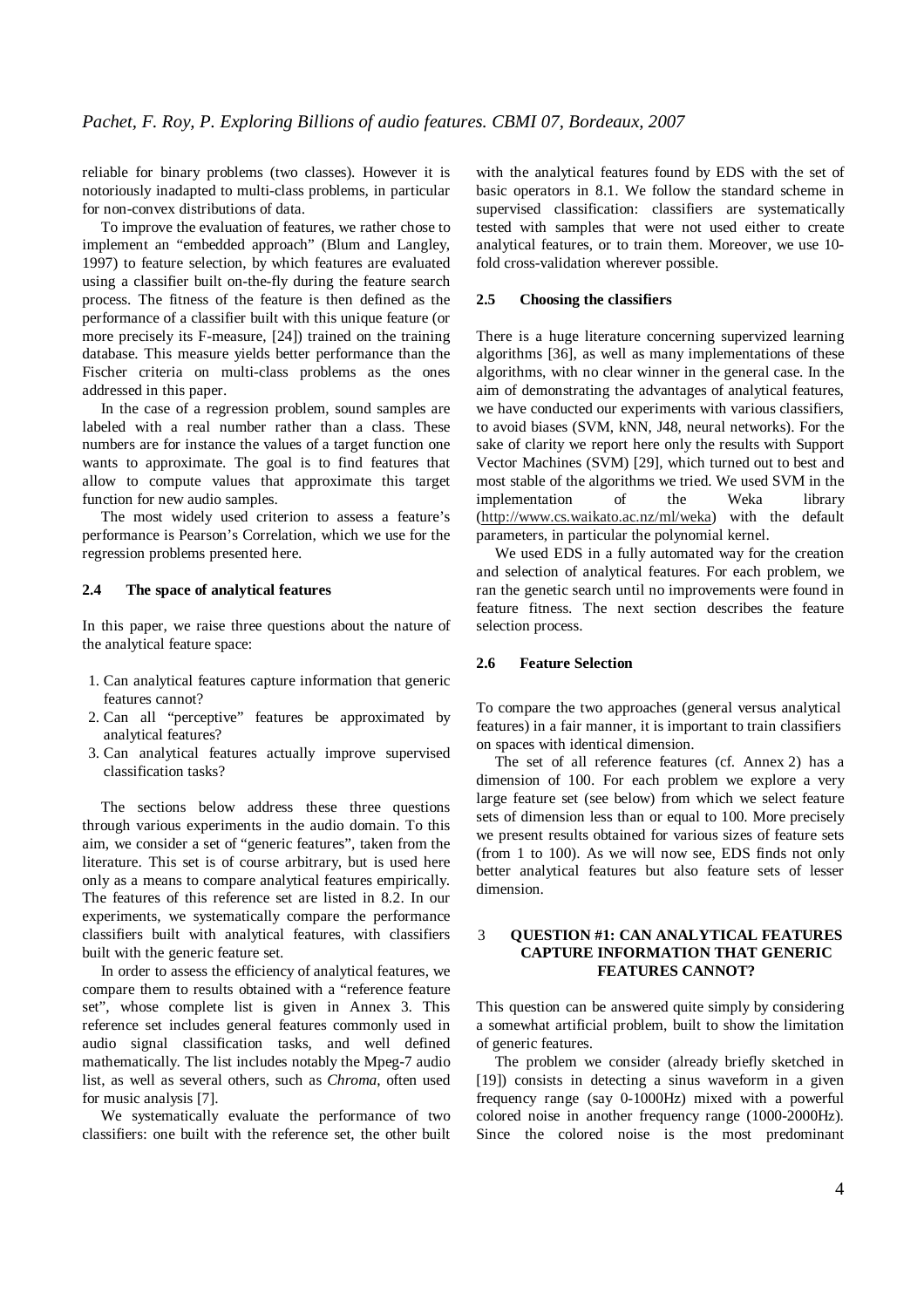characteristic of the signal, we show that generic features are unable to detect the isolated sinus. For instance, when we look at the spectrum of a 650Hz sinus mixed with a 1000-2000Hz colored noise (Figure 1), the peak of the sinus is visible but not predominant, and is thus hard to extract automatically with general spectral features.

Of course, this problem is easy to solve by hand, when one knows how these signals are constructed: It suffices to apply a pre-filtering that cuts off most of the frequencies of the colored noise, so that the sinus emerges from the spectrum. As seen on Figure 2, the sinus peak emerges when the signal is low-pass filtered, and becomes easier to extract automatically.



**Figure 1.** Spectrum of a 650Hz sinus mixed with 1000-2000Hz colored noise.



Figure 2. Spectrum of a 650Hz sinus mixed with 1000-2000Hz colored noise, pre-filtered by a 1000Hz Low-Pass Filter.

However, we show here that this particular example, although very simple, cannot be adequately solved using generic features. To this aim, we conduct the following experiment. We build a database of sinus + colored noise with varying values for the sinus (from 0 to 1000 Hz). Each signal is labelled with the corresponding frequency of the sinus.

We then train two "regression" classifiers for this task. The first one (REF) is trained using the generic feature set, with varying dimensions (from 1 to 100). The second one (EDS) is trained with analytical features built for this problem. EDS explored about 40,000 features to find an almost optimal analytical feature for this problem. The result is illustrated in Figure 3, and shows clearly that one analytical feature (of dimension 1) can solve the problem almost perfectly, whereas even the full set of generic features (of dimension 100) cannot. The best analytical feature found by EDS is the following:

### (A) *MaxPos(Fft(Integration(BpFilter(Hamming(x), 10, 500))))*

This feature (A) is easy to interpret, and does almost exactly what should be done in this case, although probably not in the most simplest way. Its fitness (Pearson coefficient) is 9.99. The most likely human feature, knowing the database creation process, would be something like:

# *MaxPos(Fft(LpFilter(x, 1000)))*

This "theoretically perfect" feature is also good (0.87), but slightly less than (A). This shows incidentally that the best features are not necessarily the most "justified".



**Figure 3.** Results of the Pink noise experiment. One analytical feature is enough to solve the problem perfectly, whereas a feature set of dimension 100 with generic features cannot. The difference is even more drastic for smaller feature sets.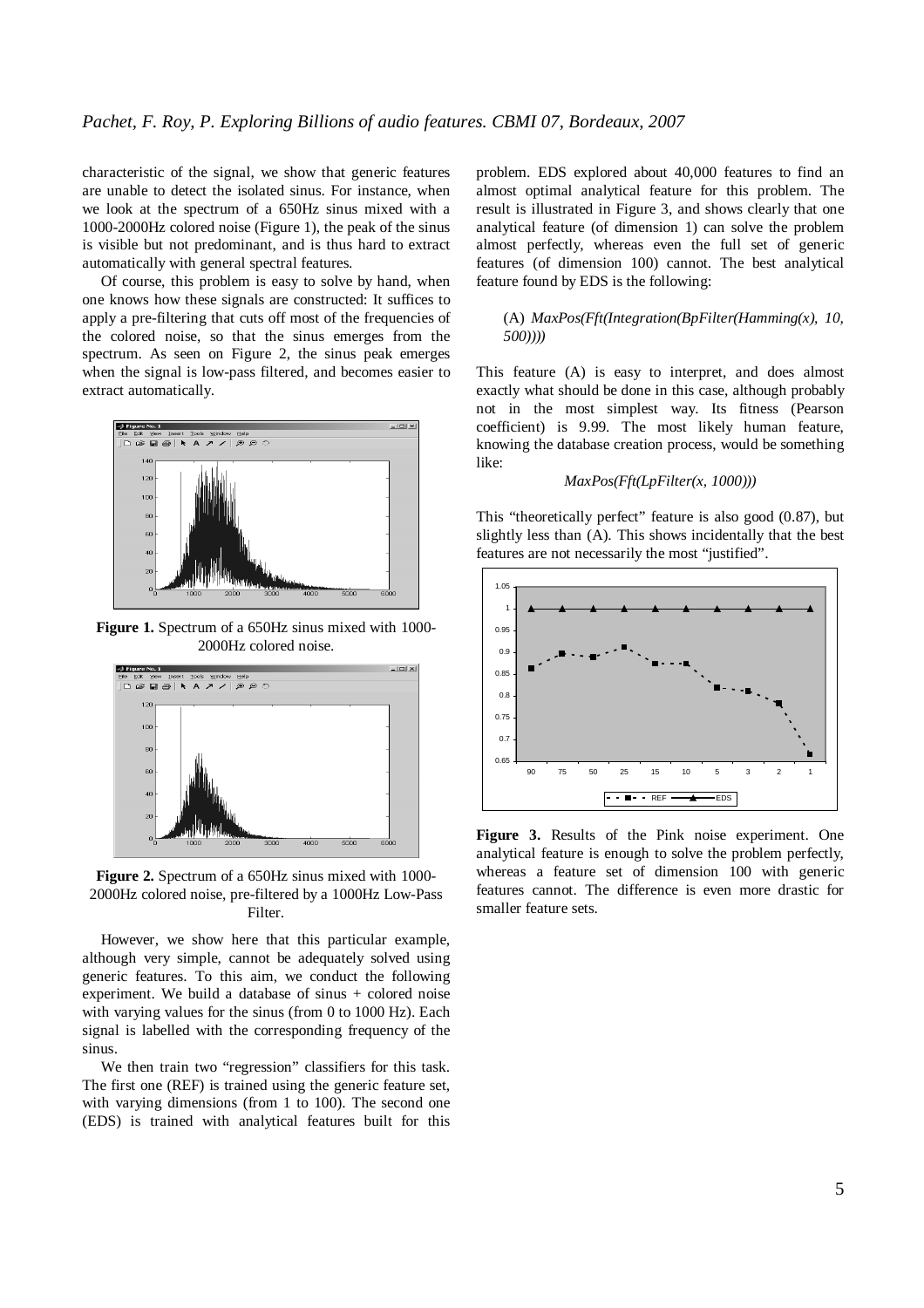### **4 QUESTION #2: CAN ALL PERCEPTIVE FEATURES BE APPROXIMATED BY ANALYTICAL FEATURES?**

This question is of course difficult to answer in a systematic way. We propose here also an experiment in which we compare the performance of generic features against analytical ones, but this time to approximate a "known" feature which is not in the reference set.

To this aim, we chose an audio feature called "spectral compactness", an implementation of which is available from the jAudio feature extraction library.

This feature is described as follows (p. 603 of [15]): "Compactness is closely related to Spectral Smoothness as defined by [14]. The difference is that instead of summing over partials, compactness sums over frequency bins of an FFT. This provides an indication of the noisiness of the signal".

We do not know the details of the implementation of compactness, nor its precise definition, but this is not needed here. The aim of this experiment is to see how "reachable" this feature is, from the set of generic features, and with analytical features.

To this aim, we also build several regression classifiers as in the preceding experiment. Because spectral features are known to be correlated, and also because MFCC are known to represent well spectral information in general, we conduct several experiments to show that spectral compactness is not easily reachable from other, known, sets of generic features. We used here a database of 2500 percussion sounds described in [25]. The results are illustrated in Figure 4 and Figure 5.



**Figure 4.** Results of the "Compactness" feature experiment. Compared performance between analytical and reference features, for various feature set dimensions. Analytical features perform better (and the improvement gets more important as the feature set dimension decreases).

Figure 4 shows again than the gain in performance of analytical features increases as the size of the feature set decreases, again with a spectacular result with single features (84% versus 43%).

More precisely, Figure 5 shows that analytical features also outperforms all the specific feature sets envisaged here: general spectral features, MFCC, and also the whole set of general features!

EDS produced the following analytical feature:

*Abs (Sum (Integration (PeakPos (Fft (HpFilter (Derivation (x), 3969.0))))))* 

which yields a correlation coefficient of 0.79. This is an interesting result, since it contains operators that explicitly appear in the mathematical definition of spectral compactness (see definition above).

However, EDS produced an even better analytical feature:

*Abs(Centroid(Hanning(Variance(Derivation(Split(x,* 

*882))))))*, whose correlation with spectral compactness is over 0.84. We observe here the phenomenon described in Section 3.

The best reference feature found is: *HarmonicSpectralDeviation (Hanning (x))* 



**Figure 5.** Comparison of various regression classifiers to approximate the "spectral compactness" feature. The best analytical feature yields a performance of 85%, better than the best reference feature (43%), far better than a feature set with 6 general spectral features (19%), and than the 10 first MFCC (38%), and slightly better than the whole set of reference features of dimension 100 (83%). A set of dimension 100 analytical features further improves the correlation up to 90%.

### **5 QUESTION #3: CAN ANALYTICAL FEATURES ACTUALLY IMPROVE SUPERVIZED CLASSIFICATION TASKS?**

To address this general question we conducted several experiments on specific, multiclass audio classification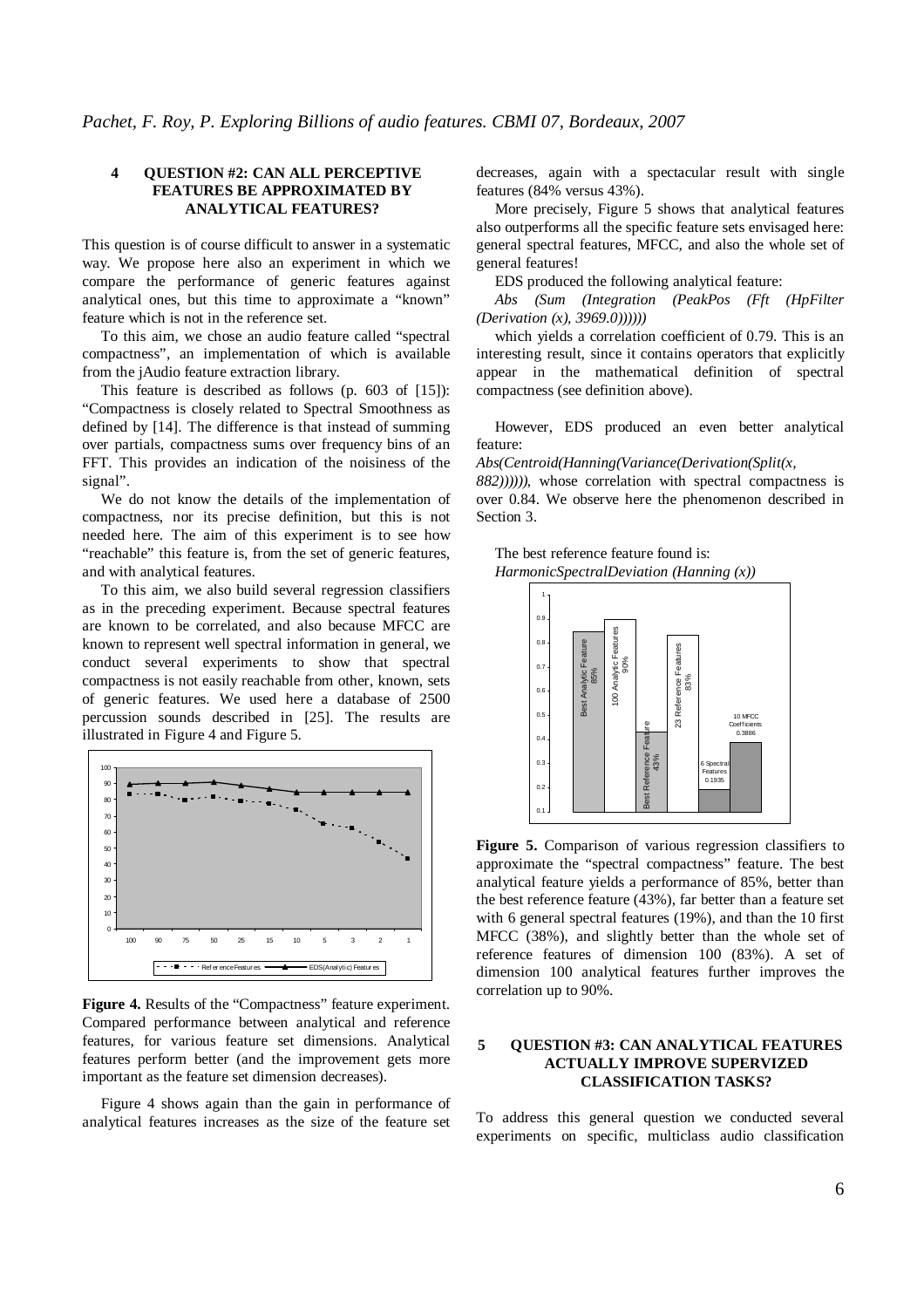tasks. These experiments are reported in various papers. For instance, we showed that analytical features can improve the classification of perceptive musical energy (Zils & Pachet 03), and, in a non musical context, dog barks (Molnar et al. 07). We report here the main conclusions of an experiment conducted on the classification of percussion sounds [25]. In this problem, we attempted to classify automatically sounds coming from a Pandeiro (Brazilian tambourine), using only very small portions of the attack of the sound. This problem arises from the desire to build new musical instruments that extend the possibilities given by traditional ones, using interactions with a computer. The results showed that here also, analytical features can improve the performance of classification over generic ones, as illustrated in Figure 6. Here again, the gain is particularly interesting for small size feature sets, as the classification performance is not substantially improved for high dimension feature sets. We think this glass ceiling is due to the inherent difficulty of the problem (attack portion of sounds may be inherently ambiguous in some cases).



**Figure 6.** Classification results for the classification of attack portions of the Pandeiro into six sound classes. Compared performances of analytical features (EDS) with reference features (REF), using two feature selection methods.

# **6 CONCLUSION**

We have introduced the notion of analytical feature for audio classification. Analytical features are created in a systematic and ad hoc way using the samples of the training database. Our feature generator is able to search in a space of about  $10^{20}$  features. The main fundamental question we raised here is the nature of this space, and whether analytical features can cover characteristics of sounds that generic features cannot. To this aim we present two small experiments to compare the performance of classifiers using generic features and using analytical features. These

experiments tend to show that analytical features do achieve, in general, better performance than generic features, or equivalent performance but with reduced feature sets. The experiments conducted here are not definitive as they use an arbitrary set of basic operators for producing analytical features, as well as an arbitrary set of reference features. However, we claim that analytical features should be investigated more systematically to increase our understanding of signal classification in general.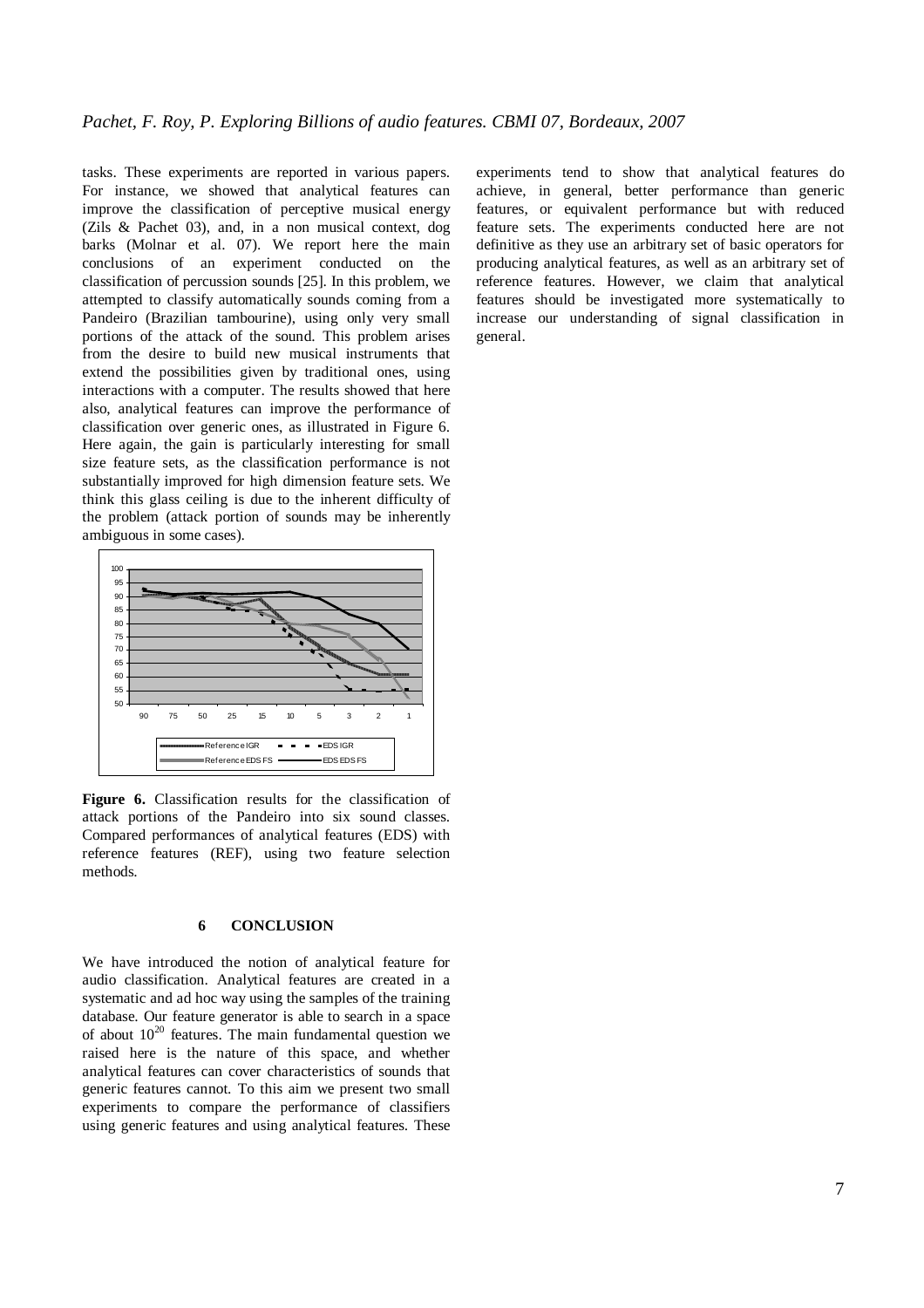# **7 REFERENCES**

[1] Aucouturier, J.-J, Defreville, B. and Pachet, F. The bag-of-frame approach to audio pattern recognition: A sufficient model for urban soundscapes but not for polyphonic music. Journal of the Acoustical Society of America, 2007

[2] Boser, B. E., Guyon, I. M. and Vapnik, V. N. (1992) A training algorithm for optimal margin classifiers. In D. Haussler, editor, 5th Annual ACM Workshop on COLT, pages 144-152, Pittsburgh, PA. ACM Press.

 [3] Chordia, P. Segmentation and Recognition of Tabla Strokes, ISMIR 20056, pp. 107-114, 2005

[4] Fiebrink, R. and Fujinaga, I. Feature Selection Pitfalls and Music Classification. ISMIR 2006, pp. 340-341, 2006

[5] Fisher, R. A. (1936) "The use of Multiple Measurements in Taxonometric Problems" Ann. Eugenics, vol. 7, pp. 179-186.

[6] Gillet, O. and Richard, G. (2003). Automatic Labelling of Tabla Signals. In Proceedings of the 4th International Symposium on Music Information Retrieval (ISMIR2003), Baltimore, Maryland.

[7] Gomez Gutierrez, E. (2006) Tonal Description of Music Audio Signals, PhD Thesis, Universitat Pompeu Fabra, Barcelone.

 [8] Hanna, P., Louis, N., Dessainte-Catherine, M. and Benois-Pineau, J. Audio Features for Noisy Sound Segmentation. ISMIR 2004, 2004

 [9] Herrera, P., Yeterian, A., Gouyon, F. Automatic classification of drum sounds: a comparison of feature selection methods and classification techniques. Proceedings of 2nd International Conference on Music and Artificial Intelligence, Edinburgh, Scotland, 2002

 [10] Kim, H.G., Moreau, N, Sikora, T. (2005) Mpeg7 Audio and Beyond: Audio Content Indexing and Retrieval. Wiley & Sons.

[11] Koza, J. R. (1992) "Genetic Programming: on the programming of computers by means of natural selection", Cambridge, MA: The MIT Press.

[12] Lay Nwe, T. and Wang, Y. Automatic Detection Of Vocal Segments In Popular Songs. ISMIR 2004, 2004

[13] Liu, D., Lu, L. and Zhang, H.J., Automatic mood detection from acoustic music data, ISMIR 2003

[14] McAdams, S. (2002) Perspectives on the contribution of timbre to musical structure. Computer Music Journal, 23:85-102

[15] McEnnis, D. McKay, C., Fujinaga, I. Depalle, P. Jaudio: a feature extraction library, Ismir 2005.

[16] McKay, C. and Fujinaga, I. Automatic Genre Classification Using Large High-Level Musical Feature Sets. ISMIR 2004, 2004

[17] McKinney, M.F. and Breebart, J. Features for audio and music classification. ISMIR 2003

[18] Meng, A. and Shawe-Taylor, J. An Investigation of Feature Models for Music Genre Classification Using the Support Vector Classifier. ISMIR 2005: 604-609, 2005

[19] Pachet, F., Zils, A. Evolving Automatically High-Level Music Descriptors from Acoustic Signals. CMMR 2003: 42-53, 2003

[20] Pampalk, E., Flexer, A. & Widmer, G. (2005) Improvements of Audio-Based Music Similarity and Genre Classification (pp. 628-633), ISMIR 2005, ISMIR 2005, 6th International Conference on Music Information Retrieval London, UK.

[21] Peeters, G., Rodet, X. (2002) Automatically selecting signal descriptors for sound classification. Proceedings of the 2002 ICMC, Goteborg (Sweden).

[22] Peeters, G. (2003) Automatic Classification of Large Musical Instrument Databases Using Hierachical Classifiers with Inertia Ratio Maximization, 115th AES Convention New-York, NY, USA

[23] Peeters, G. (2004) A large set of audio features for sound description in the Cuidado project. http://recherche.ircam.fr/equipes/analyse-

synthese/peeters/ARTICLES/Peeters\_2003\_cuidadoaudio features.pdf

[24] Rijsbergen, C. J. van (1979) Information Retrieval. Butterworths, London.

[25] Roy, P., Pachet, F. and Krakowski, S. Analytical Features for the Classification of Percussion Sounds: the Case of the Pandeiro, submitted to ISMIR 2007

[26] Sandvold, V. Gouyon and F. Herrera, P. (2004) Percussion classification in polyphonic audio recordings using localized sound models, ISMIR 2004.

[27] Scheirer, E. and Slaney, M. Construction and evaluation of a robust multifeature speech/music discriminator. Proc. ICASSP '97. 1997

[28] Schölkopf, B. and Smola, A. (2002) Learning with Kernels, MIT Press, Cambridge, MA.